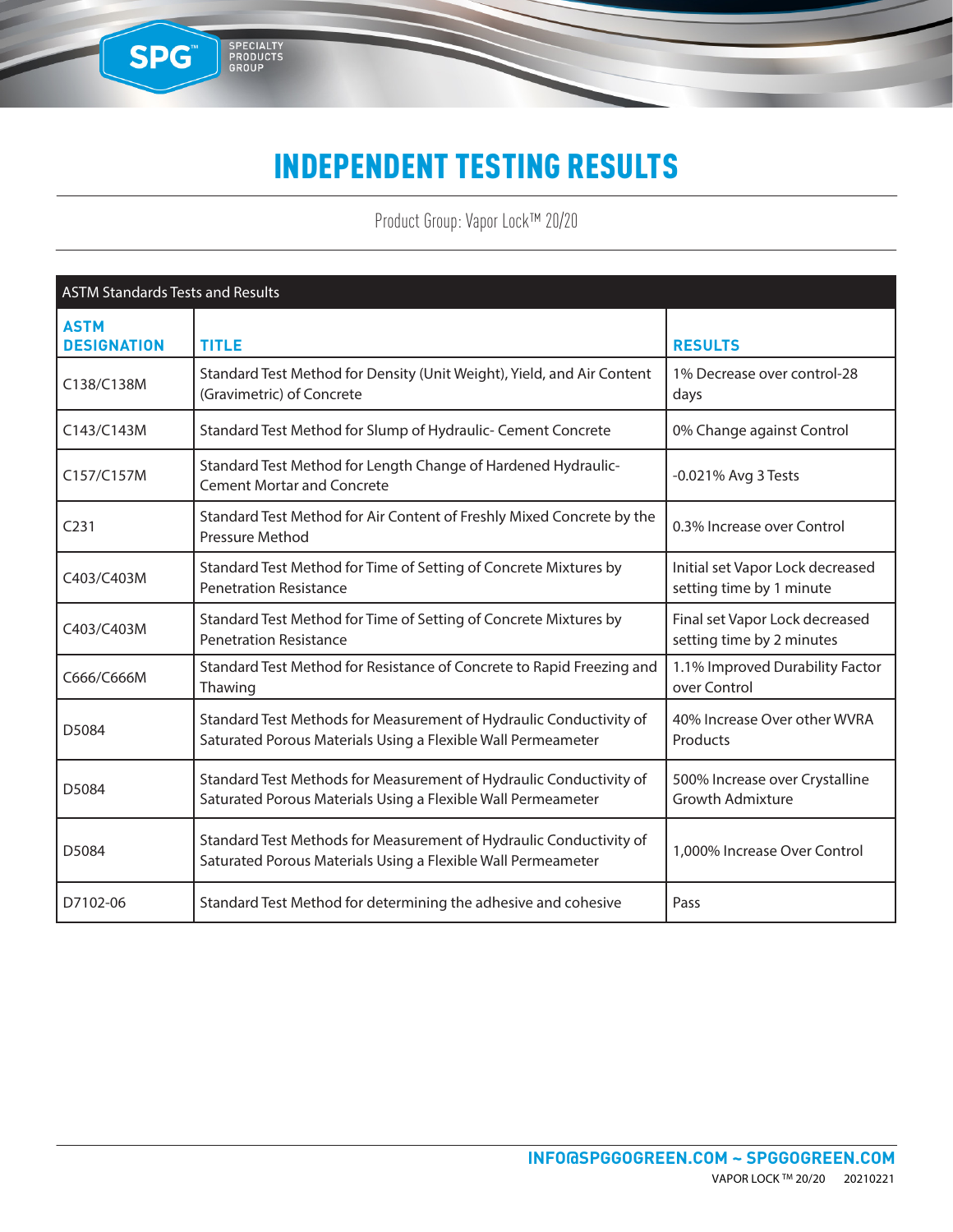## REPORT OF RESULTS FOR CONCRETE PERMEABILITY TESTING

SPG<sup>®</sup>

SPECIALTY<br>PRODUCTS<br>GROUP

Product: Vapor Lock Testing Program • TEC Services Project No: TEC • 16-1345 TEC Services Laboratory No: 17-124

| Table 1 - Concrete Theoretical Mix Designs and Plastic Properties |           |                                  |                          |                          |  |  |
|-------------------------------------------------------------------|-----------|----------------------------------|--------------------------|--------------------------|--|--|
|                                                                   |           | <b>MIX PROPORTIONS (LBS/YDS)</b> |                          |                          |  |  |
| <b>MATERIAL</b>                                                   |           | 17-124-C (Control Mix)           | 17-124-V (Vapor Lock)    | 17-124-E (Other)         |  |  |
| Lehigh Type I/II Cement                                           |           | 611                              | 611                      | 611                      |  |  |
| Vulcan - Lithonia Quarry #57                                      |           | 1,720                            | 1,720                    | 1,720                    |  |  |
| Lambert Sand                                                      |           | 1,248                            | 1,248                    | 1,248                    |  |  |
| Water                                                             |           | 324                              | 321                      | 320                      |  |  |
| Total                                                             |           | 3,903                            | 3,900<br>3,899           |                          |  |  |
| Designed Air Content (%)                                          |           | 2.0                              | 2.0                      | 2.0                      |  |  |
| Designed Unit Weight (pcf)                                        |           | 144.56<br>144.43<br>144.41       |                          |                          |  |  |
| <b>ADMIXTURES</b>                                                 | <b>GS</b> | <b>ADMIXTURE DOSAGE</b>          |                          |                          |  |  |
| Vapor Lock™ (oz/yd)                                               | 1.085     |                                  | 61.1                     | $\overline{\phantom{0}}$ |  |  |
| Other (oz/yd)                                                     | 0.7       | $\overline{\phantom{0}}$         | $\overline{\phantom{a}}$ | 64.6                     |  |  |
| <b>PLASTIC PROPERTIES</b>                                         |           |                                  |                          |                          |  |  |
| Slump (inches)                                                    |           | $3\frac{1}{2}$                   | $\overline{4}$           | $\overline{4}$           |  |  |
| Unit Weight (pcf)                                                 |           | 146.5<br>145.5                   |                          | 145.5                    |  |  |
| Air Content (%)                                                   |           | 0.7<br>1.3                       |                          | 1.2                      |  |  |

| Table 2 - Results Summary of CRD-C 48-92 Water Permeability Testing    |                                                |            |                  |  |  |
|------------------------------------------------------------------------|------------------------------------------------|------------|------------------|--|--|
| Specimen Set ID                                                        | 17-124-C (Control Mix)   17-124-V (Vapor Lock) |            | 17-124-E (Other) |  |  |
| Age at time of Testing (days)                                          | 28                                             | 28         | 28               |  |  |
| Test Duration (days)                                                   | 28                                             | 28         | 28               |  |  |
| Diameter (in.)                                                         | 6.00                                           | 6.00       | 6.00             |  |  |
| Length (in.)                                                           | 6.00                                           | 6.00       | 6.00             |  |  |
| Flow Rate for Last 5 Days of Testing (ft <sup>3</sup> /sec)            | 0.365                                          | 0.222      | 0.287            |  |  |
| Water Permeability (ft <sup>3</sup> /sec)/ft <sup>2</sup> (ft head/ft) | 1.99E-11                                       | $1.21E-11$ | 1.56E-11         |  |  |
| Total Change in Volume of Water based on Readings (cm <sup>3</sup> )   | 199.50                                         | 94.97      | 168.31           |  |  |
| Total Volume of Water Passed through Specimen (cm <sup>3</sup> )       |                                                | $\Omega$   | 0                |  |  |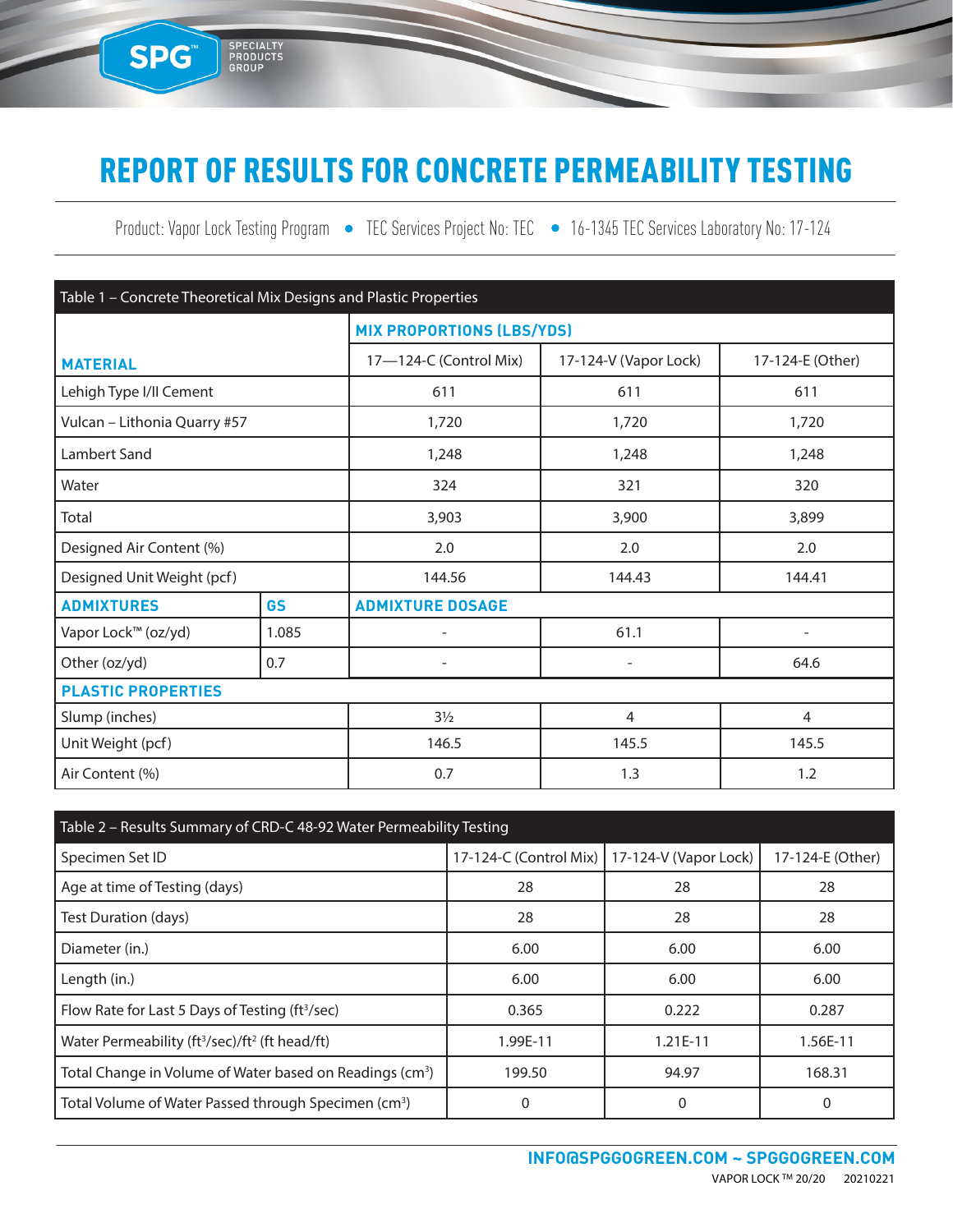### REPORT OF RESULTS FOR CONCRETE PERMEABILITY TESTING

SPG<sup>®</sup>

SPECIALTY<br>PRODUCTS<br>GROUP

Product: Vapor Lock Testing Program • TEC Services Project No: TEC • 16-1345 TEC Services Laboratory No: 17-124

| Table 3 - Results of CRD-C 48-92 Water Permeability Testing of the Control Mix |                 |                 |           |  |  |
|--------------------------------------------------------------------------------|-----------------|-----------------|-----------|--|--|
| Specimen Set ID                                                                | $17 - 124 - C1$ | $17 - 124 - C2$ | Average   |  |  |
| Age at time of Testing (days)                                                  | 28              | 28              | 28        |  |  |
| Test Duration (days)                                                           | 28              | 28              | 28        |  |  |
| Diameter (in.)                                                                 | 6.00            | 6.00            | 6.00      |  |  |
| Length (in.)                                                                   | 6.00            | 6.00            | 6.00      |  |  |
| Flow Rate for Last 5 Days of Testing (ft <sup>3</sup> /sec)                    | 0.314           | 0.416           | 0.365     |  |  |
| Water Permeability (ft <sup>3</sup> /sec)/ft <sup>2</sup> (ft head/ft)         | 1.71 E-11       | 2.27 E-11       | 1.99 E-11 |  |  |
| Total Change in Volume of Water based on Readings (cm <sup>3</sup> )           | 119.81          | 279.19          | 199.50    |  |  |
| Total Volume of Water Passed through Specimen (cm <sup>3</sup> )               | 0               | 0               | 0         |  |  |

| Table 4 - Results of CRD-C 48-92 Water Permeability Testing of the Vapor Lock |           |           |            |  |  |  |
|-------------------------------------------------------------------------------|-----------|-----------|------------|--|--|--|
| Specimen Set ID                                                               | 17-124-V1 | 17-124-V2 | Average    |  |  |  |
| Age at time of Testing (days)                                                 | 28        | 28        | 28         |  |  |  |
| Test Duration (days)                                                          | 28        | 28        | 28         |  |  |  |
| Diameter (in.)                                                                | 6.00      | 6.00      | 6.00       |  |  |  |
| Length (in.)                                                                  | 6.00      | 6.00      | 6.00       |  |  |  |
| Flow Rate for Last 5 Days of Testing (ft <sup>3</sup> /sec)                   | 0.172     | 0.271     | 0.222      |  |  |  |
| Water Permeability (ft <sup>3</sup> /sec)/ft <sup>2</sup> (ft head/ft)        | 9.40 E-12 | 1.48 E-11 | $1.21E-11$ |  |  |  |
| Total Change in Volume of Water based on Readings (cm <sup>3</sup> )          | 74.05     | 115.89    | 94.97      |  |  |  |
| Total Volume of Water Passed through Specimen (cm <sup>3</sup> )              | 0         | 0         | 0          |  |  |  |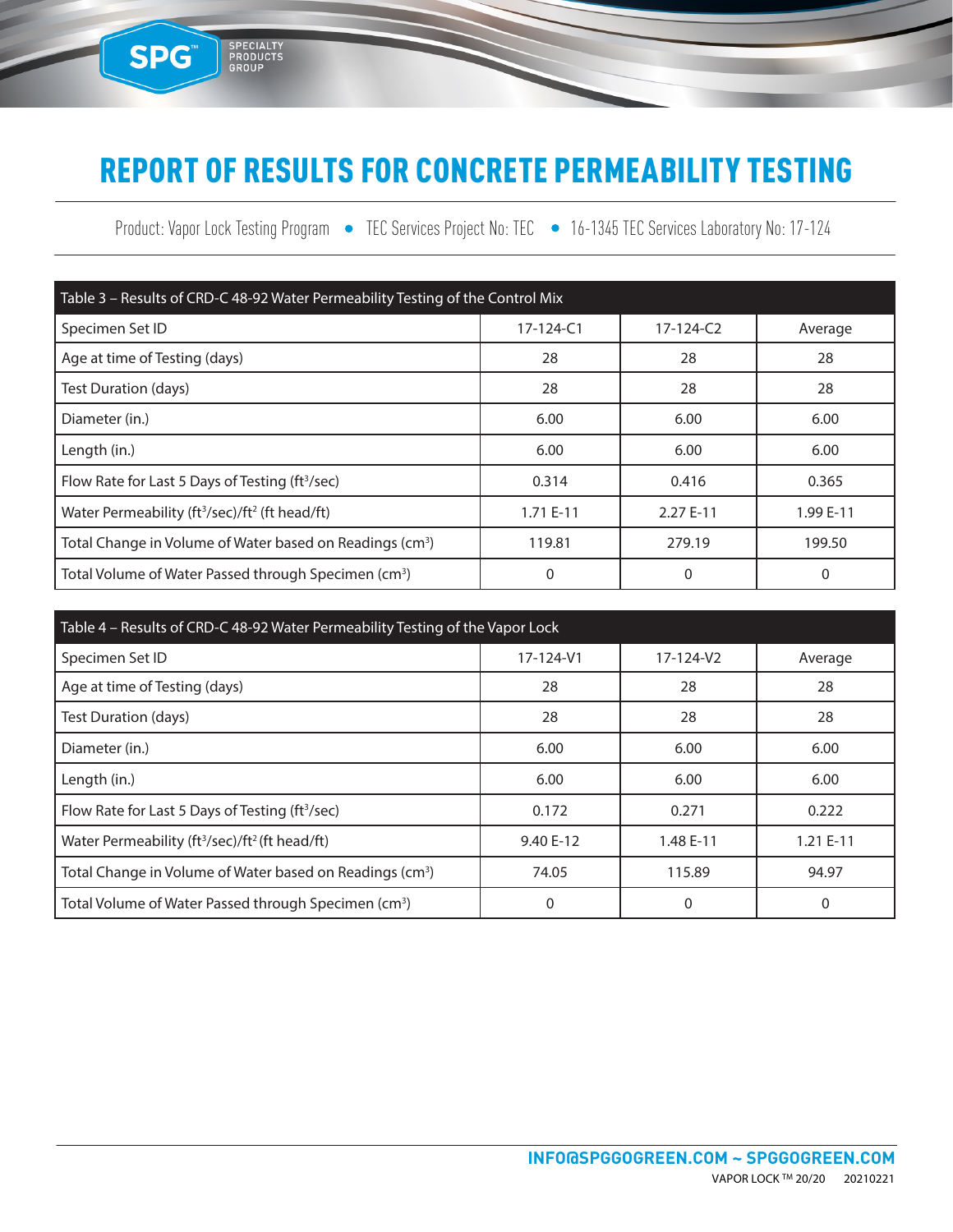# REPORT OF RESULTS FOR CONCRETE PERMEABILITY TESTING

SPG<sup>®</sup>

SPECIALTY<br>PRODUCTS<br>GROUP

Product: Vapor Lock Testing Program • TEC Services Project No: TEC • 16-1345 TEC Services Laboratory No: 17-124

| Table 5 - Results of CRD-C 48-92 Water Permeability Testing of the Other Mix |           |           |           |  |  |
|------------------------------------------------------------------------------|-----------|-----------|-----------|--|--|
| Specimen Set ID                                                              | 17-124-E1 | 17-124-E2 | Average   |  |  |
| Age at time of Testing (days)                                                | 28        | 28        | 28        |  |  |
| Test Duration (days)                                                         | 28        | 28        | 28        |  |  |
| Diameter (in.)                                                               | 6.00      | 6.00      | 6.00      |  |  |
| Length (in.)                                                                 | 6.00      | 6.00      | 6.00      |  |  |
| Flow Rate for Last 5 Days of Testing (ft <sup>3</sup> /sec)                  | 0.348     | 0.225     | 0.287     |  |  |
| Water Permeability (ft <sup>3</sup> /sec)/ft <sup>2</sup> (ft head/ft)       | 1.90 E-11 | 1.23 E-11 | 1.56 E-11 |  |  |
| Total Change in Volume of Water based on Readings (cm <sup>3</sup> )         | 238.83    | 97.79     | 168.31    |  |  |
| Total Volume of Water Passed through Specimen (cm <sup>3</sup> )             | 0         | 0         | 0         |  |  |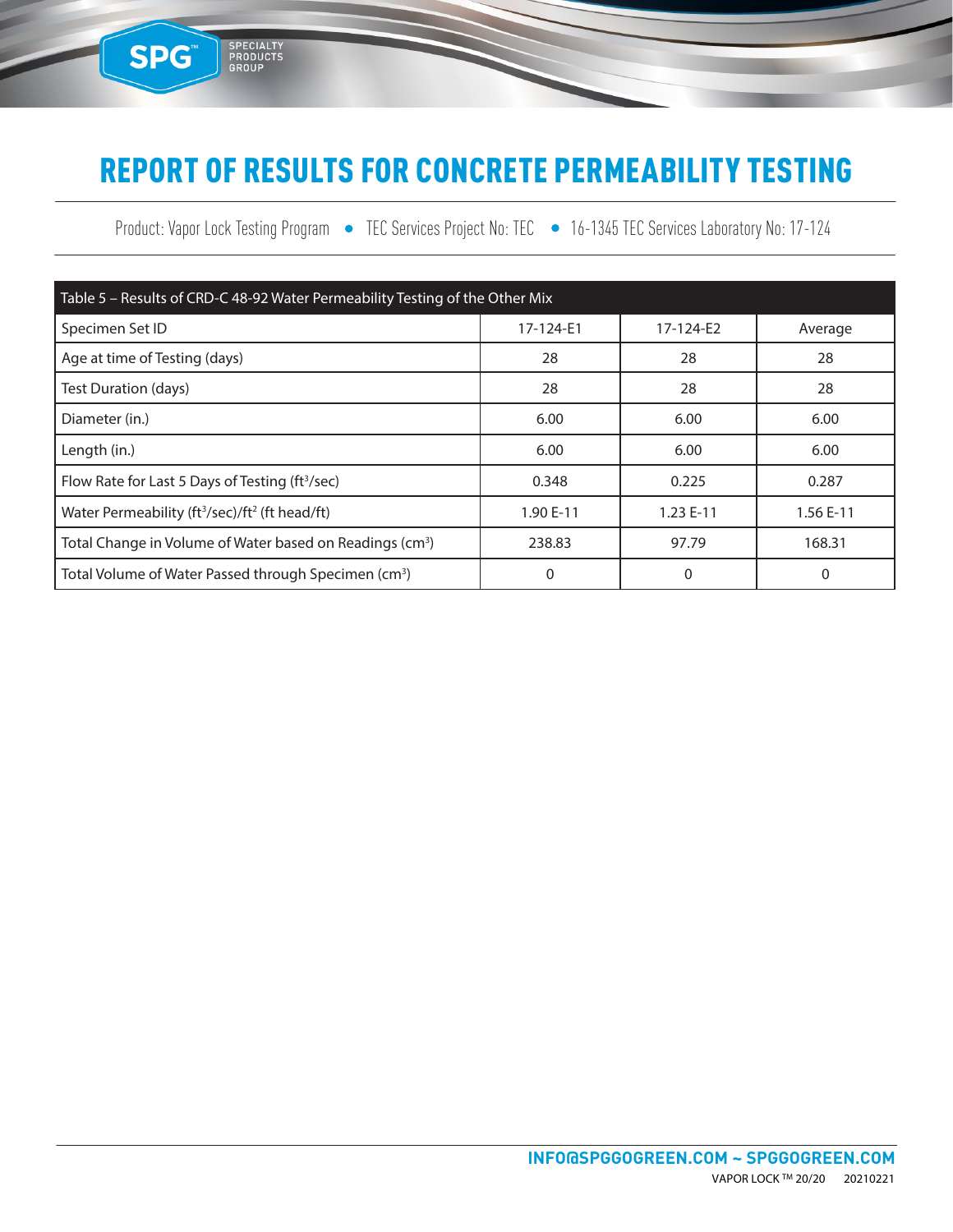SPG

SPECIALTY<br>PRODUCTS<br>GROUP

Project No: TEC 16-1345 • TEC Services Laboratory No: 17-124

| Table 1 - C441 Mix Proportions |                |                   |  |  |  |
|--------------------------------|----------------|-------------------|--|--|--|
| <b>MATERIAL</b>                | <b>CONTROL</b> | <b>VAPOR LOCK</b> |  |  |  |
| <b>Buzzi Cement</b>            | 400            | 400               |  |  |  |
| Vapor Lock                     | 0              | 0.26              |  |  |  |
| <b>Graded Pyrex Glass</b>      | 900            | 900               |  |  |  |
| Water                          | 217            | 218               |  |  |  |
| Flow (100-115%)                | 103            | 100               |  |  |  |

| Table 2 - Expansion Due to ASR Test Results (%)      |                        |                          |       |  |  |
|------------------------------------------------------|------------------------|--------------------------|-------|--|--|
|                                                      | <b>LENGTH (INCHES)</b> | <b>LENGTH CHANGE (%)</b> |       |  |  |
|                                                      | <b>INITIAL</b>         | <b>14 DAYS</b>           |       |  |  |
| Control 1                                            | 0.0536                 | 0.0576                   | 0.044 |  |  |
| Control 2                                            | 0.0640                 | 0.0678                   | 0.042 |  |  |
| Control 3                                            | 0.0655                 | 0.0679                   | 0.028 |  |  |
| <b>AVERAGE</b>                                       |                        | 0.038                    |       |  |  |
| 17-124- IVL                                          | 0.0724                 | 0.0740                   | 0.020 |  |  |
| I 7-124-2VL                                          | 0.0665                 | 0.0677                   | 0.016 |  |  |
| 17-124-3VL                                           | 0.0600                 | 0.0614                   | 0.018 |  |  |
| Reference                                            | 0.0438                 | 0.0434                   | $---$ |  |  |
| <b>AVERAGE</b>                                       |                        |                          | 0.01  |  |  |
| <b>REDUCTION OF MORTAR EXPANSION AS % OF CONTROL</b> |                        |                          | 52.6  |  |  |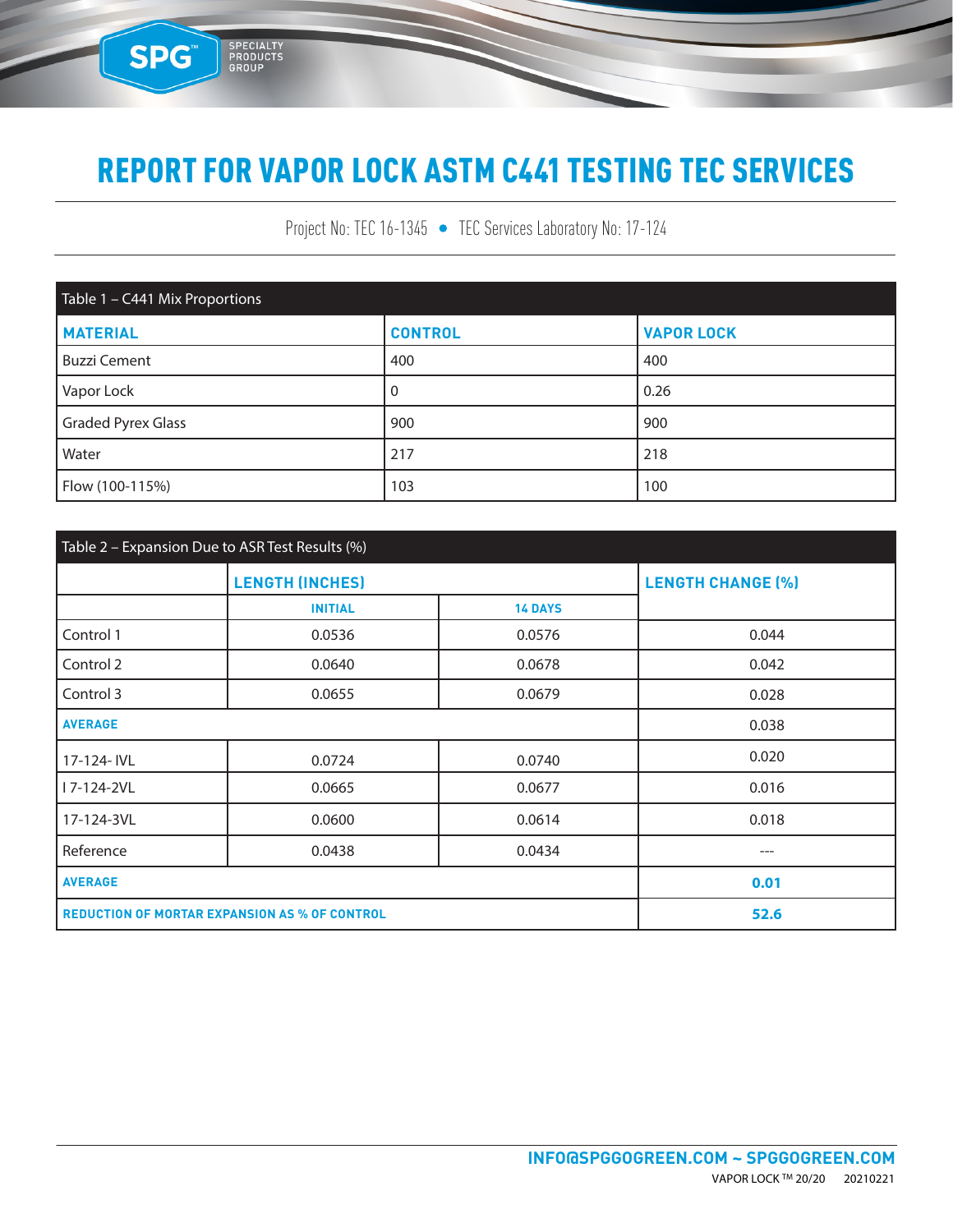Project No: TEC 16-1345 • TEC Services Laboratory No: 17-124 TEC SENICES LADORATORY NO: 17-124



### **Expansion Due to ASR**

#### **RAPID CHLORIDE PERMEABILITY IN ACCORDANCE WITH CARBONATE SILICATE (CSA) A23.2-23C STANDARD TEST METHOD FOR ELECTRICAL INDICATION OF CONCRETE'S ABILITY TO RESIST CHLORIDE ION PENETRATION**

*Test Results are provided in the table below*

SPG™

3E-09

5E-09

SPECIALTY<br>PRODUCTS<br>GROUP

6E-09

| <b>CONCRETE MIX INFORMATION</b> |                 |                  |                                           |                           |                      | Charge<br>Passed in 6        | Age at<br>Test      |        |    |
|---------------------------------|-----------------|------------------|-------------------------------------------|---------------------------|----------------------|------------------------------|---------------------|--------|----|
| ID NO.                          | <b>MIX CODE</b> | <b>DATE CAST</b> | <b>DESIGN</b><br><b>STRENGTH</b><br>(MPA) | <b>AIR CONTENT</b><br>(%) | <b>SLUMP</b><br>(MM) | <b>CEMENT</b><br><b>TYPE</b> | hours<br>(coulombs) | (days) |    |
| 2421                            |                 | Fe 1             |                                           |                           |                      |                              | 1045                | 68     |    |
| 2422                            | 612401          | 7/16             |                                           | 35                        | 5.8                  | 85                           | GU                  | 1071   | 91 |

|                             | 07/02/16                      | 07/09/16                        | 07/16/16                       | 07/23/16                       |
|-----------------------------|-------------------------------|---------------------------------|--------------------------------|--------------------------------|
| Mix Design                  | Ave. 7 days in Air<br>Storage | Ave. 1 4 days in Air<br>Storage | Ave. 21 days in Air<br>Storage | Ave. 28 days in Air<br>Storage |
| RRM0938 with Vapor Lock™    | 0.010%                        | 0.017%                          | 0.019%                         | 0.029%                         |
| RRM0938 with no Vapor Lock™ | 0.013%                        | 0.024%                          | 0.029%                         | 0.037%                         |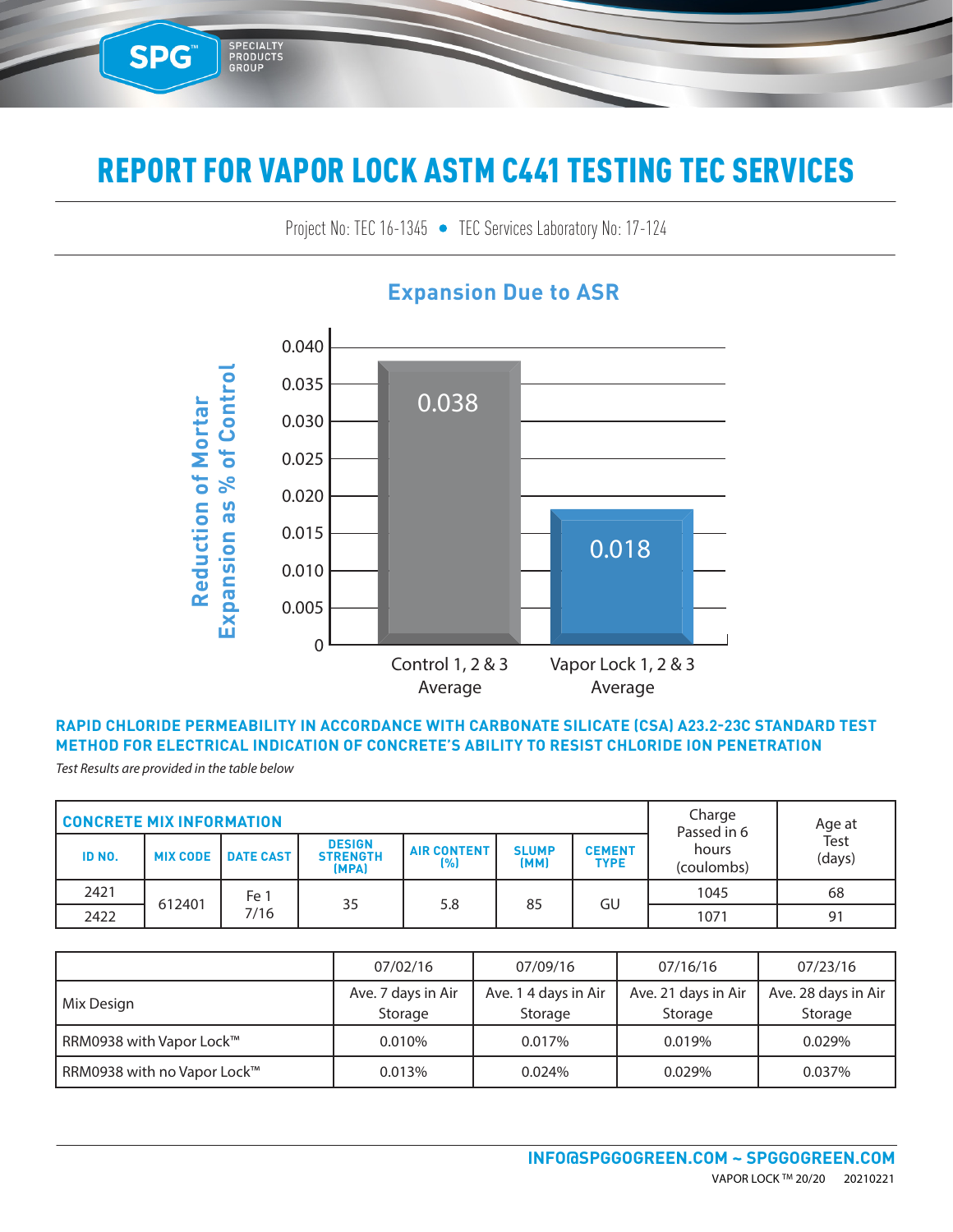SPG™

SPECIALTY<br>PRODUCTS<br>GROUP

Project No: TEC 16-1345 • TEC Services Laboratory No: 17-124

| D5084 Testing             |                                   |                     |
|---------------------------|-----------------------------------|---------------------|
| <b>SAMPLE LOCATION</b>    | <b>SAMPLE DESCRIPTION</b>         | <b>I MIX DESIGN</b> |
| Roof Level Suspended Slab | Concrete cylinder with Vapor Lock | V6000PT2            |

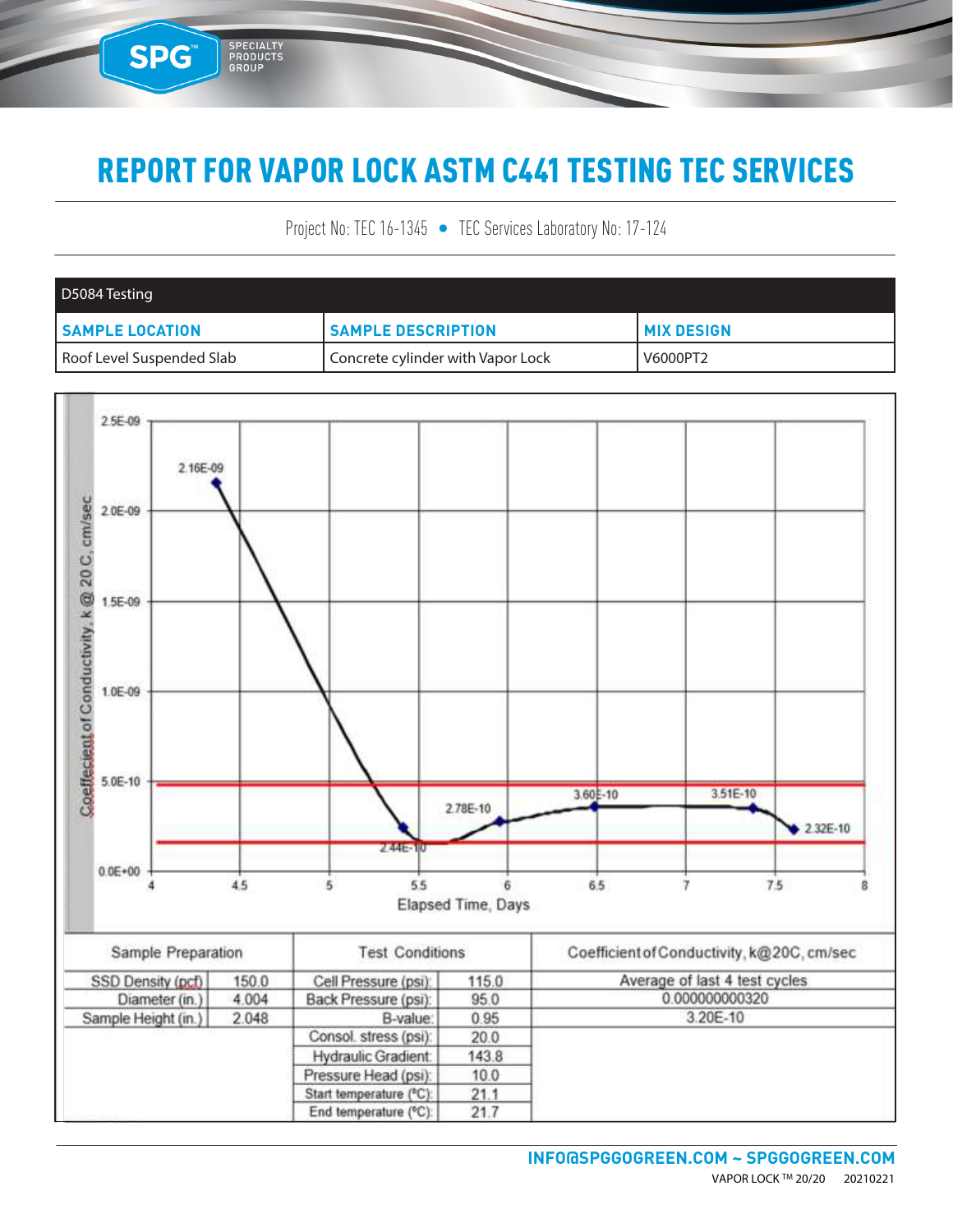**SPG™** 

SPECIALTY<br>PRODUCTS<br>GROUP

Project No: TEC 16-1345 • TEC Services Laboratory No: 17-124

**Shrinkage compared with SRA & Vapor Lock™ shows an average 27% decrease in shrinkage when using Vapor Lock™**



0.040 **Strength testing shows Vapor Lock™ increased strength by an average 4%**